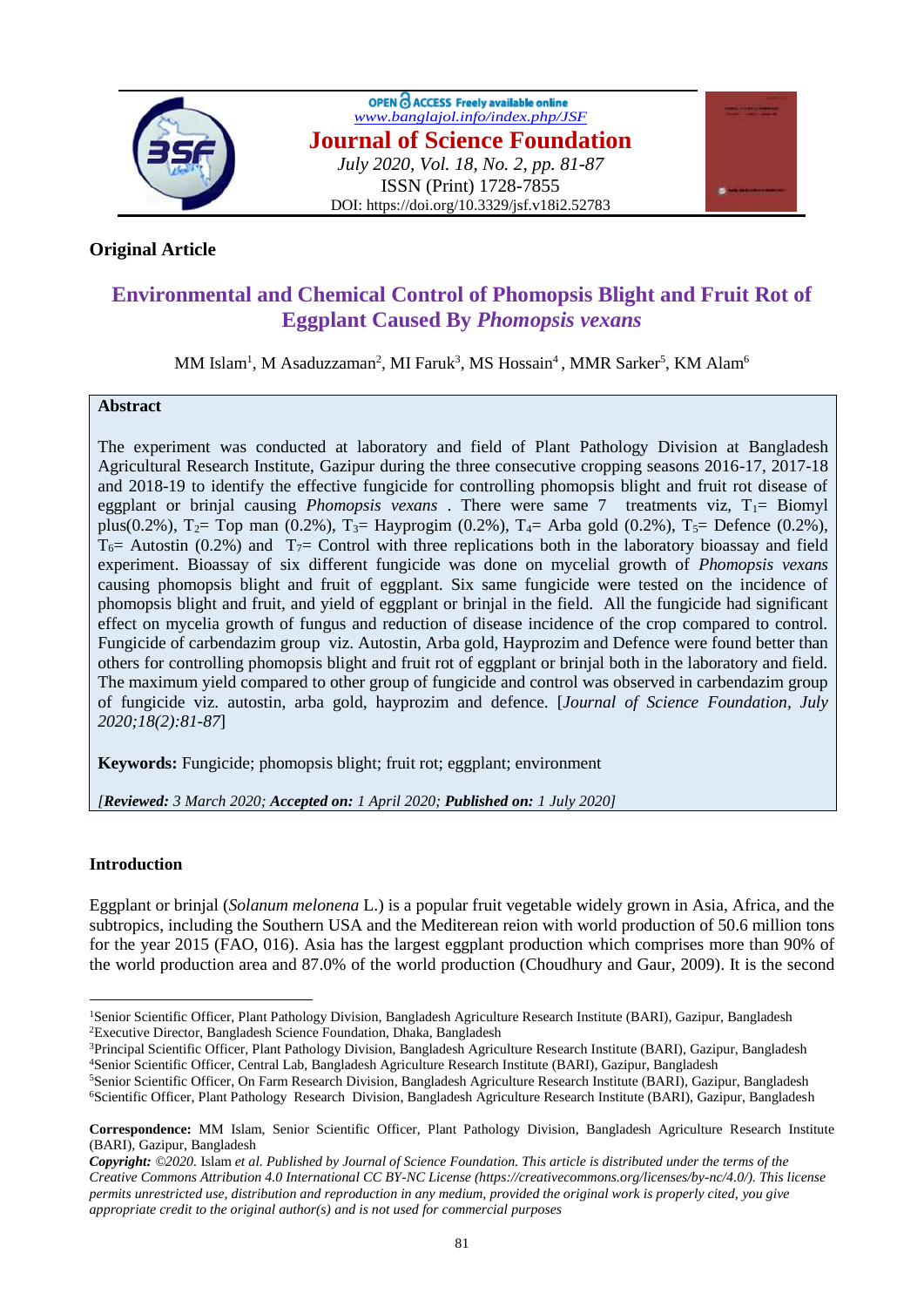most important vegetable crop after potato of Bangladesh in relation to area and production. Bangladesh produces only 51,6007 tons of eggplant from an area of 51,165 hectares with an average yield of 10.09 tons per hectare (Anon., 2019). Eggplant is an important crop of sub-tropics and tropics. Eggplant is a good source of nutrients, vitamins and minerals. It supplies 25 calories per serving and has virtually no fat. Its "meaty" texture makes eggplant a staple in vegetarian diets. Eggplant is also called as the 'King of [Vegetables'](https://www.healthbenefitstimes.com/category/vegetables/) because it is found used by most of the people around the world. Due to its low calorie it is one of the best foods for weight watcher.It is grown round the year in any space available for crop cultivation. Therefore, it is available in the country throughout the year especially during the lean period when the seasonal vegetables are in a scarcity in the market. Eggplant, thus regarded as a cash crop to the farmers which providies them continuous harvesting and financial assistance. Bangladesh represents a wide range of genetic diversity in eggplant with different colour, sape, size and taste. This premier vegetable crop is known to suffer from 12 diseases in Bangladesh (Meah, 2007). Among them phomopsis blight and fruit rot caused by *Phomopsis vexans* (Sacc. and Syd.) Harter (Perfect stage: *Diaporthe vexans*) is very devastating and widespread (Chen *et al.*, 2002). Phomopsis blight ranks second only to bacterial wilt in yield loss and varies in severity depending on area, soil type and weather (Meah, 2007). Studies showed that about 21% of fruit rot and 7% of seed rot in eggplant is caused by *Phomopsis vexans* and gives final yield losses of 15- 50% (Das, 1998).

Eggplant or brinjal is an important vegetable in Bangladesh. In Bangladesh, the district of Jamalpur, Sherpur, Mymensingh, Rangpur, Faridpur, Rajshahi, Pabna, Comilla and Joshore are the major growing areas of brinjal. There are a number of diseases that can cause yield reduction of eggplant or brinjal. Among the diseases, phomopsis blight and fruit rot caused by *Phomopsis vexans* is found to be major disease of eggplant or brinjal. Phomopsis blight and fruit rot reduced the yield and quality of eggplant or brinjal . Therefore, protection of the crop from the disease by effective control measure is needed. Use of host resistance is usually the most feasible and economical disease control strategy. However, information available at present does not provide any concrete suggestion in selecting any cultivar resistant to phomopsis blight and fruit rot disease of eggplant. In addition, still there is no effective bio-rational control measure has been developed to control the phomopsis blight and fruit rot disease of eggplant. The chemical control is the only suitable approach to control the phomopsis blight and fruit rot disease of eggplant (Meah *et al*., 1998, Islam *et al.,* 1989, Anon. 2017, Anon. 2019, Anon. 2019). So, the present research work was done to find out the effective fungicide against phomopsis blight and fruit rot of eggplant or brinjal.

#### **Methodology**

First of all, an experiment of bioassay on six fungicide was conducted at the laboratory of Plant Pathology Division, Bangladesh Agricultural Research Institute, Gazipur during the cropping season 2016-17 to identify the effective fungicide for controlling *Phomopsis vexans* causing phomopsis blight and fruit rot disease of eggplant or brinjal. Then a field experiment was conducted at the field of Plant Pathology Division, Bangladesh Agricultural Research Institute, Gazipur during three consecutive cropping seasons i.e 2016-17, 2017-18 and 2018-19 to identify the effective fungicide for controlling phomopsis blight and fruit rot disease of eggplant or brinjal causing *Phomopsis vexans* . There were six same fungicide for bioassay as well as for the field experiment viz,  $T_1 =$  Biomyl plus(0.2%),  $T_2 =$  Top man (0.2%),  $T_3 =$ Hayprogim (0.2%),  $T_4$ = Arba gold (0.2%),  $T_5$ = Defence (0.2%),  $T_6$ = Autostin (0.2%) and  $T_7$ = Control were used. Bioassay of funicide was done against *Phomopsis vexans* by growth inhibition technique. One 5 mm block of 7 days old fungal culture(pathogen) was placed at the centre of the plate . The linear growth (cm) of mycelium of *P. vexans* was recorded at 24 hr. interval until the control plates were filled.

For the field experiment, the seeds of eggplant variety BARI begun-4 (Kazla) was collected from Horticulture Research Center (HRC), BARI during August' of 2016, 2017 and 2018, respectively. Seedlings were raised in plastic trays in the net house with proper care and management for consecutive three years. Trays were prepared by mixing soil, sand and well decomposed cow dung in the proportion of 2:1:1. The prepared soil was heaped like a square block. Formalin solution (4%) @ 200 ml/cft soil were mixed with the soil heap and the soil was covered by a polythene sheet for 48 hours. After 7 days, surface sterilized trays were filled up with the sterilized soil (Dhasgupta, 1988).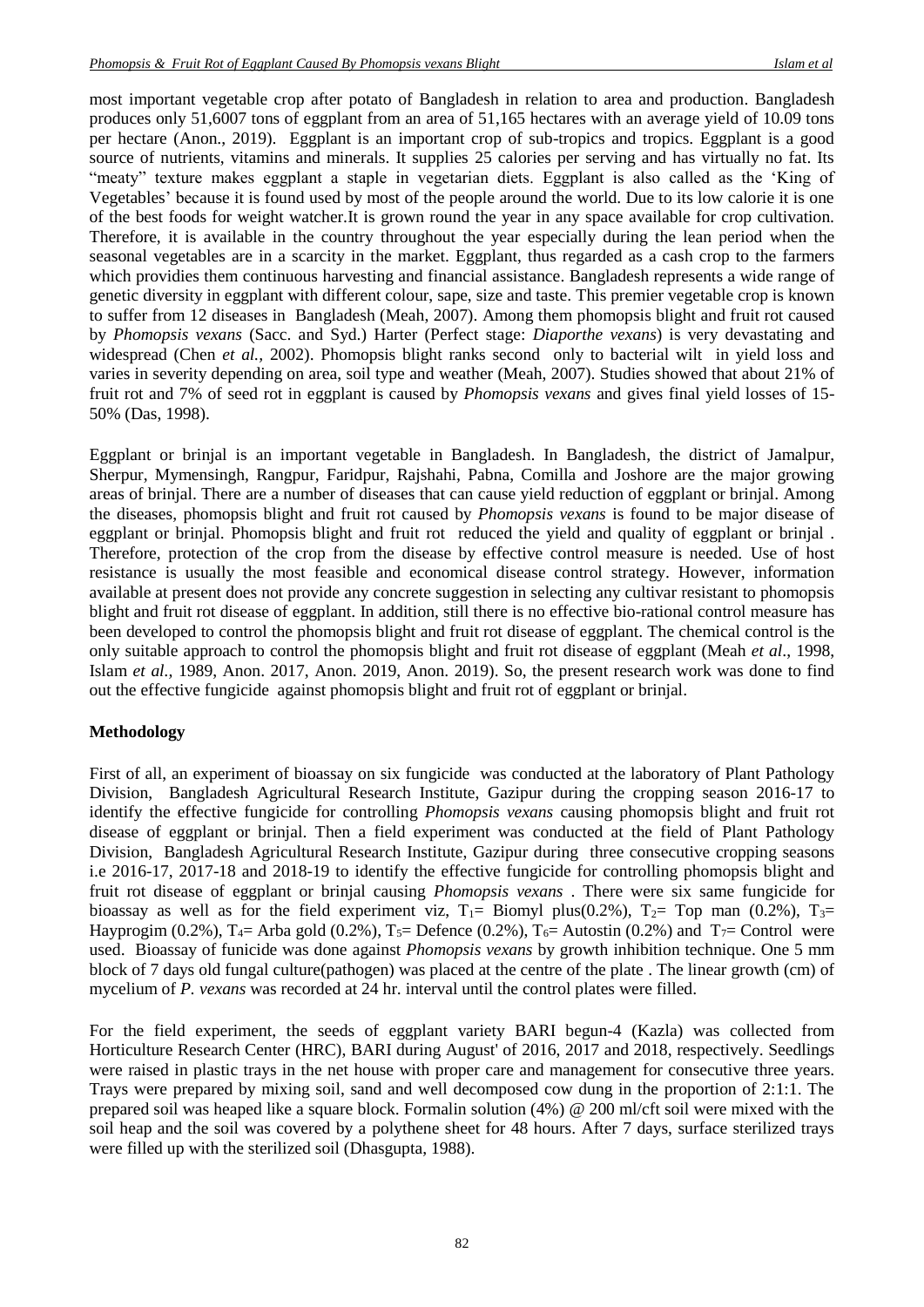Seeds were sown in a diametric line and labeled by a permanent marker. Watering was done to maintain the soil moisture. Shade was provided to save the young and delicate seedlings from heavy showering and scorching sunlight. A piece of medium high land with well drainage system was selected and prepared by ploughing, followed by laddering. The soil was well pulverized for tilth condition. Weeds and stubbles were removed. During field preparation, fertilizers and manures were applied at recommended doses (Anon.2012). Seedlings of age 25 days were transplanted in the field followed by watering. Fifteen seedlings were planted in each subplot maintaining plant-to-plant distance 75 cm and line-to-line 1 m. Inoculation of 5 plants in each plot of each cultivar/entry was done at flowering stage and 5 plants at fruiting stage. Seventy millilitre spore suspension (5 x  $10^6$  spore/ml) sprayed for each plant (Khan, 1999). Another 5 plants were kept uninoculated (control). For ensuring better infection, the spraying was done at afternoon and inoculated plants were covered with moist transparent polythene sheet for 24 hours. Data were recorded on percent disease incidence and yield(t/ha) by eye estimation. After inoculation, records on expression of symptom on leaf, flower and fruit were taken at an interval of seven days. Infection was expressed in percentage. The test entries were placed in various categories of resistance and susceptibility utilizing the standard area diagram of Islam *et al*. (1990) with slight modification. The design of the experiment was RCBD. Data was recorded on disease incidence of phomopsis blight and yield of eggplant or brinjal. Data was analyzed statistically following DMRT.

#### **Results and Discussion**

Results of the three consecutive years are presented in this chapter chronologically.

#### **Year 2016-2017**

Six different fungicide were assayed against *Phomopsis vexans* in the Lab. Among the fungicide, Autostin, Hayprozim 50wp, Arba gold 50 wp and Defence 35 SC were found promising in reducing the mycelial growth of the fungus (Table 1). Among the six fungicidal treatments viz. Autostin, Top man, Arba gold and Defence 35 Sc gave good results followed by Biomyl plus and Top man (Table 2) also in the field. In case of field experiment, the lowest disease incidence was found from Autostin (9%) followed by Hayprozim 50wp  $(10\%)$ , Arba gold 50 wp  $(10.1\%)$  and Defence 35 SC  $(10.3\%)$ . The highest disease incidence  $(60\%)$  was found from control plot (Table 2). In fact, all the chemical treatments had significant effect on reduction of disease incidence of Phomopsis blight of eggplant or brinjal compared to control. In terms of disease reduction of phomopsis blight, 85.00% in Autostin, 83.33% in Hayprozim 50wp, 83.17% in Arba gold 50 wp and 82.83% in Defence 35 SC were found(Table 2) over control treatment. The maximum yield 50 t/ha was recorded in Autostin followed by 48.50 t/ha in Hayprozim 50wp, 48.00 t/ha in Arba gold 50 wp and 47.80 t/ha in Defence 35 SC. The minimum yield 25 t/ha was observed in control treatment (Table 2).

#### **Year 2017-18**

In the year 2017-2018, effect of six different fungicidal treatment on disease incidence of Phomopsis blight and fruit of eggplant or brinjal was studied. Among the six fungicides - Autostin, Top man, Arba gold and Defence 35 Sc was showed good results followed by Biomyl plus and Top man (Table 3). The lowest disease incidence was found from Autostin (9.5%) followed by Arba gold 50 wp (10%), Hayprozim 50wp (10.1%) and Defence 35 S (10.2%). The highest disease incidence (59 %) was found from control plot (Table 3).

| Sl. | <b>Treatment</b>                       | Radial mycelia growth | <b>Growth decreased</b> |
|-----|----------------------------------------|-----------------------|-------------------------|
| No. |                                        | (cm)                  | over control $(\% )$    |
|     | $T_1$ = Biomil Plus 72 wp              | 4.50b                 | 50.00                   |
|     | $(\text{mancozeb} + \text{cymoxanil})$ |                       |                         |
|     | $T_2$ = Top Man 80 wp                  | 4.50 <sub>b</sub>     | 50.00                   |
|     | (mancozeb)                             |                       |                         |
|     | $T_3$ = Hayprozim 50wp                 | 2.50c                 | 72.22                   |
|     | $(carbendazim + iprodione)$            |                       |                         |

|  | Table 1: Effect of six different fungicide on inhibition of mycelial growth of <i>Phomopsis vexans</i> |  |
|--|--------------------------------------------------------------------------------------------------------|--|
|  |                                                                                                        |  |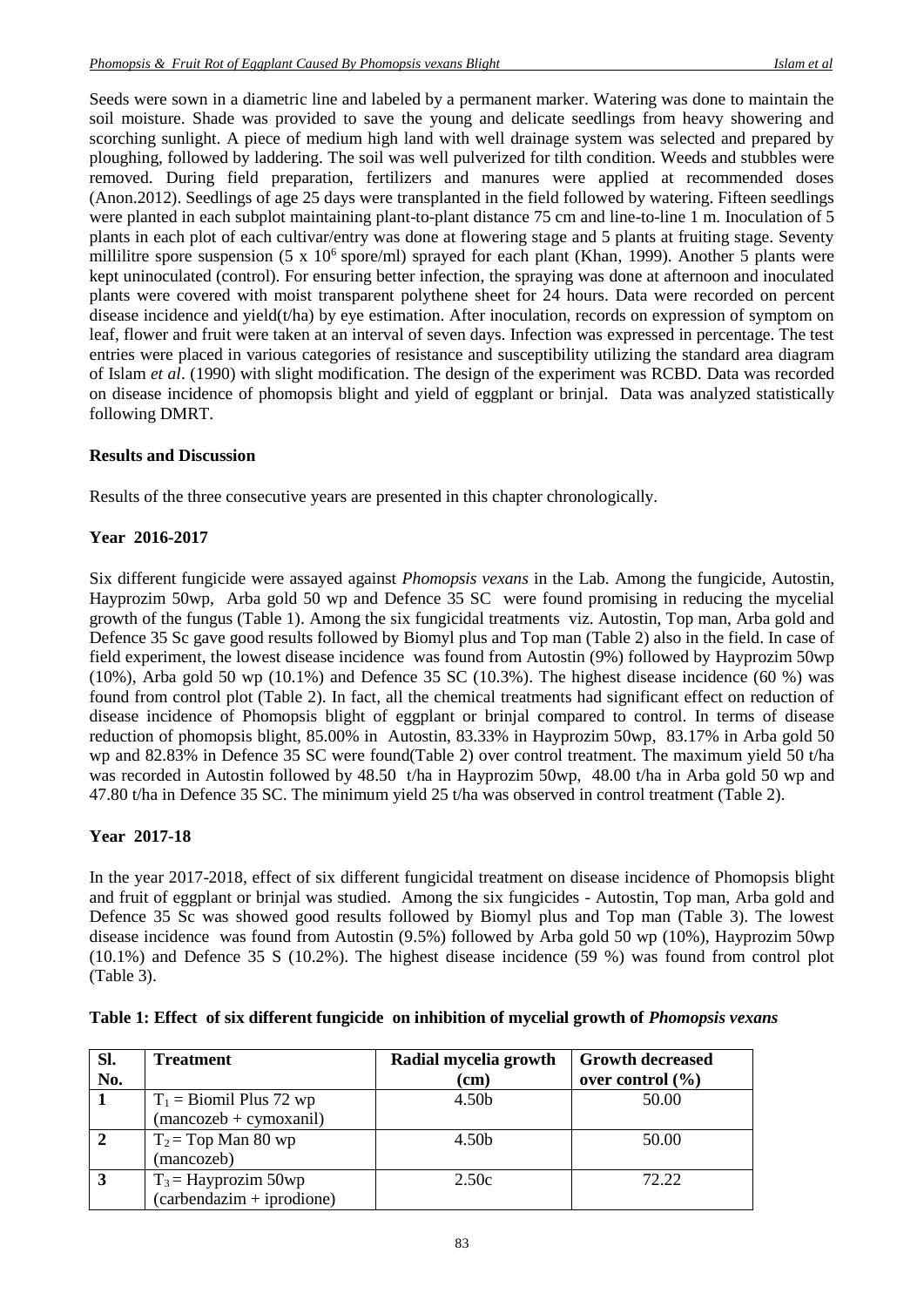|        | $T_4$ = Arba gold 50 wp        | 2.60c | 71.11 |
|--------|--------------------------------|-------|-------|
|        | (carbendazim)                  |       |       |
|        | $T_5$ = Defence 35 SC          | 2.60c | 71.11 |
|        | $(carbendazim + hexaconazole)$ |       |       |
| o      | $T_6$ = Autostin               | 2.50c | 72.22 |
|        | (carbendazim)                  |       |       |
|        | $T_7 =$ Control                | 9.00a |       |
| % $CV$ |                                | 5.12  |       |

|                            | Table 2: Effect of six different fungicide against homopsis blight and fruit rot of eggplant and yield in |
|----------------------------|-----------------------------------------------------------------------------------------------------------|
| field condition in 2016-17 |                                                                                                           |

| Sl.            | <b>Treatment</b>               | <b>Disease</b>     | <b>Disease decreased</b> | Yield (t/ha) |
|----------------|--------------------------------|--------------------|--------------------------|--------------|
| No.            |                                | incidence          | over control $(\% )$     |              |
|                |                                | (%)                |                          |              |
| $\overline{1}$ | $T_1$ = Biomil Plus 72 wp      | 40.00 <sub>b</sub> | 33.33                    | 30.50b       |
|                | $(maxozeb + cymoxani)$         |                    |                          |              |
| $\overline{2}$ | $T_2$ = Top Man 80 wp          | 41.00b             | 31.66                    | 29.00b       |
|                | (mancozeb)                     |                    |                          |              |
| 3              | $T_3$ = Hayprozim 50wp         | 10.00c             | 83.33                    | 48.50a       |
|                | $(carbendazim + iprodione)$    |                    |                          |              |
| $\overline{4}$ | $T_4$ = Arba gold 50 wp        | 10.10c             | 83.17                    | 48.00a       |
|                | (carbendazim)                  |                    |                          |              |
| 5              | $T_5$ Defence 35 SC            | 10.30c             | 82.83                    | 47.80a       |
|                | $(carbendazim + hexaconazole)$ |                    |                          |              |
| 6              | $T_6$ = Autostin               | 9.00c              | 85.00                    | 50.00a       |
|                | (carbendazim)                  |                    |                          |              |
| $\overline{7}$ | $T_7 =$ Control                | 60.00a             |                          | 25.00c       |
| $%$ CV         |                                | 9.45               |                          | 14.20        |

In fact, all the chemical treatment had significant effect on reduction of disease incidence of Phomopsis blight of eggplant or brinjal compared to control. In terms of disease reduction of phomopsis blight, Autostin (84.23%), Arba gold 50 wp (83.05%), Hayprozim 50wp (82.88%) and Defence 35 SC (82.71%) were found over control treatment. In case of yield, the highest yield 50.78 t/ha was found in Autostin followed by 49.50 t/ha in Hayprozim 50wp, 48.70 t/ha in Arbagold 50wp, and 48.60 t/ha in Defence 35SC. The lowest yield 27.00 t/ha was found in control treatment (Table 3).

**Table 3. Effect of six different fungicide against homopsis blight and fruit rot of eggplant and yield in field condition in 2017-18**

| Sl.<br>No.     | <b>Treatment</b>                                                    | <b>Disease</b><br>incidence<br>$(\%)$ | <b>Disease decreased</b><br>over control $(\% )$ | Yield (t/ha) |
|----------------|---------------------------------------------------------------------|---------------------------------------|--------------------------------------------------|--------------|
|                | $T_1$ = Biomil Plus 72 wp<br>$(\text{mancozeb} + \text{cymoxanil})$ | 38.00 b                               | 35.59                                            | 32.50b       |
| $\overline{2}$ | $T_2$ = Top Man 80 wp<br>(mancozeb)                                 | 39.00b                                | 33.90                                            | 31.50b       |
| 3              | $T_3$ = Hayprozim 50wp<br>$(carbendazim + iprodione)$               | 10.10c                                | 82.88                                            | 49.50a       |
| $\overline{4}$ | $T_4$ = Arba gold 50 wp<br>(carbendazim)                            | 10.00c                                | 83.05                                            | 48.70a       |
| $\overline{5}$ | $T5=$ Defence 35 SC<br>$(carbendazim +$<br>hexaconazole)            | 10.20c                                | 82.71                                            | 48.60a       |
| 6              | $T_6$ = Autostin<br>(carbendazim)                                   | 9.50c                                 | 84.23                                            | 50.78a       |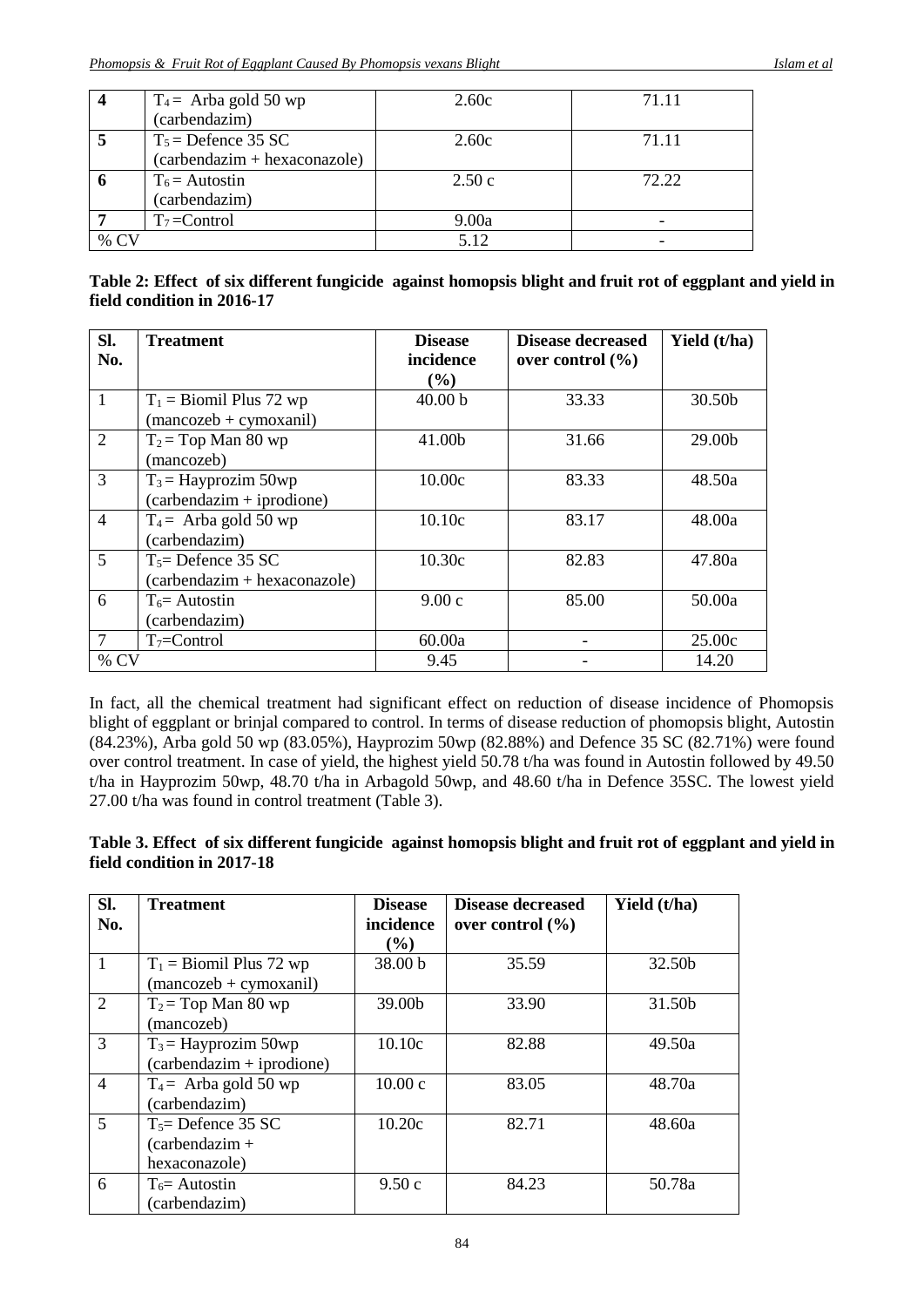| -                | $\overline{\phantom{0}}$<br>$\mathbf{r}$<br>Control<br>・っ二い<br>. . | 59.00<br>J.UUa | $\overline{\phantom{0}}$ | 27.00c      |
|------------------|--------------------------------------------------------------------|----------------|--------------------------|-------------|
| $\sim$<br>%<br>╰ |                                                                    | 10.46          | $\overline{\phantom{0}}$ | 25<br>11.JJ |

#### **Year 2018-19**

In 2018-2019, effect of six different fungicide on disease incidence of Phomopsis blight of brinjal was studied. Among the six fungicide - Autostin, Top man, Arba gold and Defence 35 Sc was showed good results followed by Biomyl plus and Top man (Table 4). The lowest disease incidence was found from Autostin (9.5%) followed by Arba gold 50 wp (10%), Hayprozim 50wp (10.1%) and Defence 35 SC (10.2%). The highest disease incidence (59 %) was found from control plot (Table 4). In fact, all the chemical treatment had significant effect on reduction of disease incidence of Phomopsis blight of eggplant or brinjal compared to control. In terms of disease reduction of phomopsis blight, Autostin (84.23%), Arba gold 50 wp (83.12%), Hayprozim 50wp (82.50%) and Defence 35 SC (82.81%) were found over control treatment. The maximum yield 49.50 t/ha was recorded in Autostin followed by 48.10 t/ha in Hayprozim 50wp, 47.70 t/ha in Arba gold 50 wp and 47.25 t/ha in Defence 35 SC Table ). The minimum yield 25 t/ha was observed in control treatment (Table 4).

### **Table 4: Effect of six different fungicide against phomopsis blight and fruit rot of eggplant and yield in field condition in 2018-19.**

| SI.            | <b>Treatment</b>               | <b>Disease</b> | <b>Disease decreased</b> |        |
|----------------|--------------------------------|----------------|--------------------------|--------|
| No.            |                                | incidence      | over control $(\% )$     | Yield  |
|                |                                | (%)            |                          | (t/ha) |
| $\overline{1}$ | $T_1$ = Biomil Plus 72 wp      | 43.00 b        | 32.82                    | 27.50b |
|                | $(maxozeb + cymoxanil)$        |                |                          |        |
| $\overline{2}$ | $T_2$ = Top Man 80 wp          | 44.00 b        | 31.25                    | 27.75b |
|                | (mancozeb)                     |                |                          |        |
| $\overline{3}$ | $T_3$ = Hayprozim 50wp         | 11.20c         | 82.50                    | 48.10a |
|                | $(carbendazim + iprodione)$    |                |                          |        |
| $\overline{4}$ | $T_4$ = Arba gold 50 wp        | 10.80c         | 83.12                    | 47.70a |
|                | (carbendazim)                  |                |                          |        |
| 5              | $T_5$ Defence 35 SC            | 11.00c         | 82.81                    | 47.25a |
|                | $(carbendazim + hexaconazole)$ |                |                          |        |
| 6              | $T_6$ = Autostin               | 10.00c         | 84.38                    | 49.50a |
|                | (carbendazim)                  |                |                          |        |
| $\tau$         | $T_7 =$ Control                | 64.00a         |                          | 23.00c |
|                | $%$ CV                         | 11.78          |                          | 15.15  |

#### **Avera**g**e result of the years 2016-17, 2017-18 and 2018-19**

Three years average effect of six different fungicide on disease incidence of phomopsis blight and fruit rot of eggplant or brinjal are presented in table 5. Among the six fungicide - Autostin, Top man, Arba gold and Defence 35 Sc was showed good results followed by Biomyl plus and Top man (Table 5). The lowest disease incidence was found from Autostin (9.50%) followed by Arba gold 50 wp (10.30%), Hayprozim 50wp (10.43%) and Defence 35 SC (10.50 %). The highest disease incidence (61 %) was found from control plot (Table 5). In fact, all the chemical fungicide had significant effect on reduction of disease incidence of phomopsis blight and fruit rot of eggplant or brinjal compared to control. In terms of disease reduction of phomopsis blight, Autostin (84.54%), Arba gold 50 wp (83.05%), Hayprozim 50wp (82.90%) and Defence 35 SC (82.78%) were found over control treatment Table 5). In the yield parameter, the maximum yield 50.10 t/ha was recorded in Autostin followed by 48.70 t/ha in Hayprozim 50wp, 48.42 t/ha in Arba gold 50 wp and 47.88 t/ha in Defence 35 SC. The minimum yield 25 t/ha was recorded in control treatment (Table 5).

#### **Table 5: Average effect of six funicide in consecutive three years (2016-17, 2017-18 and 2018-19) on phomopsis blight and fruit rot and yield of eggplant in field condition**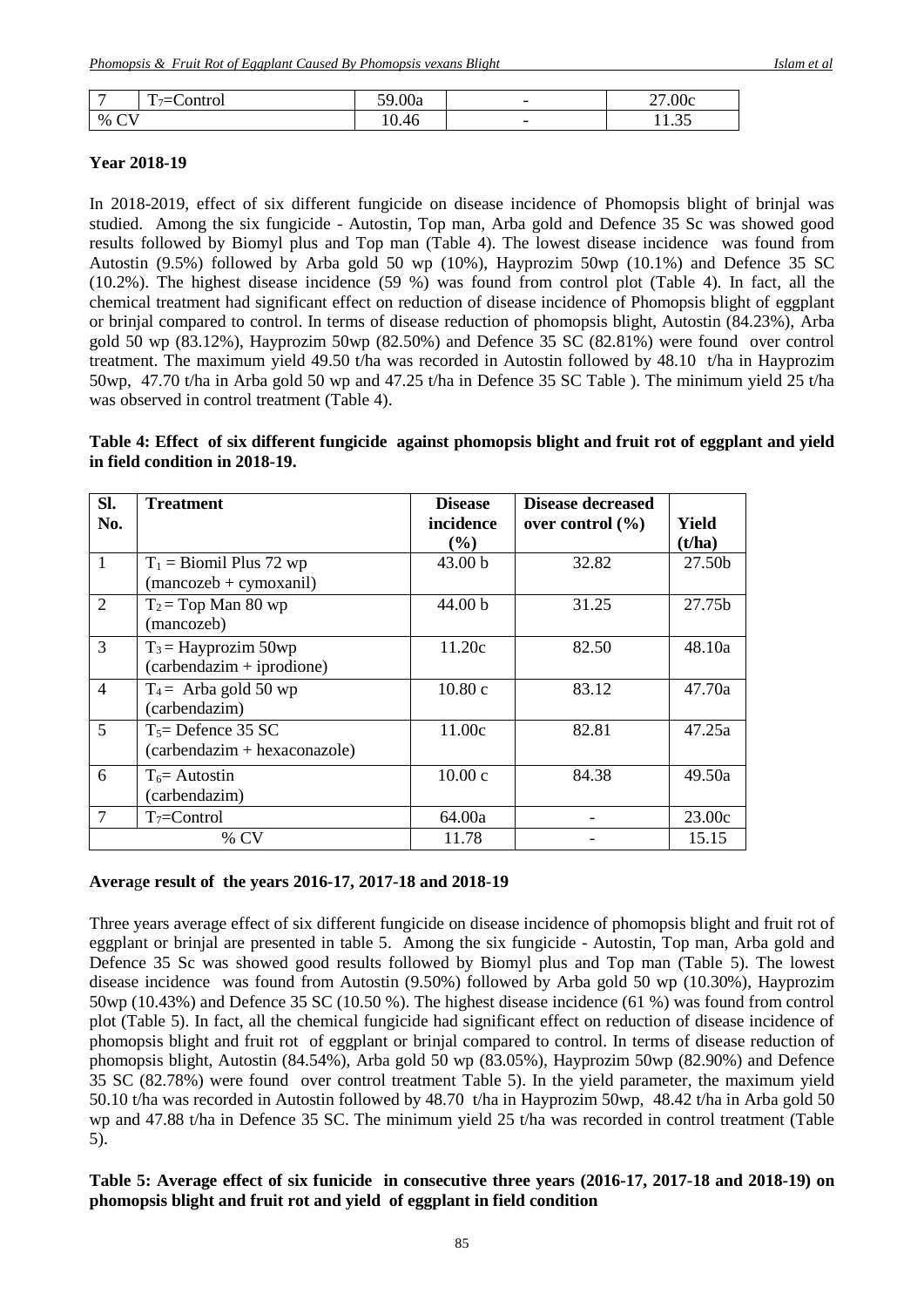| SI.            | <b>Treatment</b>                       | <b>Disease</b> | <b>Disease decreased</b> | Yield  |
|----------------|----------------------------------------|----------------|--------------------------|--------|
| No.            |                                        | incidence      | over control $(\% )$     | (t/ha) |
|                |                                        | $(\%)$         |                          |        |
| $\mathbf{1}$   | $T_1$ = Biomil Plus 72 wp              | 40.33 b        | 33.35                    | 29.83b |
|                | $(\text{mancozeb} + \text{cymoxanil})$ |                |                          |        |
| 2              | $T_2$ = Top Man 80 wp                  | 41.34b         | 32.27                    | 29.42b |
|                | (mancozeb)                             |                |                          |        |
| 3              | $T_3$ = Hayprozim 50wp                 | 10.43c         | 82.90                    | 48.70a |
|                | $(carbendazim + iprodione)$            |                |                          |        |
| $\overline{4}$ | $T_4$ = Arba gold 50 wp                | 10.30c         | 83.11                    | 48.13a |
|                | (carbendazim)                          |                |                          |        |
| $\mathfrak{S}$ | $T_5$ = Defence 35 SC                  | 10.50c         | 82.78                    | 47.88a |
|                | (carbendazim + hexaconazole)           |                |                          |        |
| 6              | $T_6$ = Autostin                       | 9.50c          | 84.54                    | 50.10a |
|                | (carbendazim)                          |                |                          |        |
| 7              | $T_7 =$ Control                        | 61.00a         |                          | 25.00c |
| % CV           |                                        | 10.58          |                          | 13.57  |

Carbendazim group of fungicide viz. Autostin, Arba gold, Hayprozim and Defence were found promising against *Phomopsis vexans* both in the laboratory and in the field. Among the fungicide Autostin, Arba gold, Hayprozim and Defence completely arrested the mycelial growth and produced largest inhibition zone (6.5 cm dia) in culture medium. In controlling field disease, the performance of carbendazim better than mancozeb. The present findings are in agreement with the findings of Meah *et. al.(2*003), Khan(1999), Meah *et. al.(*1998), Panda *et al.* (1996), Kaushal and Sugha(1995), Mohanty *et al.* (1994), Islam and Sintansu (1992) and Islam *et al.* (1989) who reported carbendazim group of fungicide against phomopsis blight and fruit rot disease of eggplant or brinjal causing *Phomopsis vexans* . Meah (2003), Islam *et al*. (1989) and Mohanty *et al.* (1994) suggested 0.1% concentration of Carbendazim as the effective dose against the disease. Pre-inoculation spray was suggested in controlling phomopsis blight and fruit rot disease of eggplant or brinjal by Meah *et al.* (1998). These findings are also corroborate with the findings of Anon. 2018, Anon. 2019 and Anon. 2020. Crabendazim group of fungicides completely inhibited the mycelial growth of *Phomopsis vexans* even at 0.2% concentration in the laboratory. In the field, spraying of carbendazim group of fungicide(0.2%) reduced upto 84.10% disease. Islam (2005) reported that Bavistin (50% carbendazim) even at 50 ppm concentration completely inhibited mycelial growth of *Phomopsis vexans* in the laboratory and effectively controlled phomopsis bliht and fruit rot of eggplant in the net house and in the field at 0.1% concentration. Anon. (2018) and Anon. (2019) reported that chemical fungicide had significant effect on mycelial growth of fungus and reduction of disease incidence of the crop compared to control. Fungicide of carbendazim group were found better than others for controlling phomopsis blight and fruit rot of brinjal both in the laboratory and in the field.All of these findings are accord with the present findings.

#### **References**

Anonymous. Fertilizer Recommendation Guide (FRG), Bangladesh Agricultural Research Council, Farmgate, Dhaka. 2012;70-71

Anonymous. Annual Report(2016-17). Plant Pathology Division, Bangladesh Agricultural Research Institute(BARI), Gazipur-1701, Bangladesh. 2017;43-47

Anonymous. Annual Report(2017-18). Plant Pathology Division, Bangladesh Agricultural Research Institute(BARI), Gazipur-1701, Bangladesh. 2018;39-40

Anonymous. Annual Report (2018-19). Plant Pathology Division, Bangladesh Agricultural Research Institute(BARI), Gazipur-1701, Bangladesh. 2019;33-31

Anonymous. Bangladesh Bureau of Statistics. Statistics and Information Division. Ministry of Planning. Government of the People's Republic of Bangladesh. 2019;249-290[. www.bbs.gov.bd.](http://www.bbs.gov.bd/)

Chen NC, Kalb T, Talekar NS, Wang JF, Ma CH. AVRDC Training Guide: Suggested Cultural Practices for Eggplant. 2002;4

Choudhury B, Gaur K. The development and regulation of Bt brinjal in India (Eggplant/Aubergine). International Service for the Acquisition of Agri-biotech Applications (ISAAA) Brief No. 38. ISAAA, Ithaca, NY, USA. 2009;15

Das BH. Studies on pomopsis fruit rot of brinjal. M.S. thesis. Dept. of Plant Pathology, Bangladesh Agricultural University, Mymensingh, Bangladesh. 1998;64

Dashgupta MK. Principles of Plant Pathology. Allied Publisher Private Limited. New Delhi, India. 700;1988

FAO. 2016. Food and Agriculture Organization of the United Nations (FAO). FAOSTAT. Italy. (http://faostat. fao.org.)

Islam MR. An integrated approach for management of phomopsis blight and fruit rot of eggplant. PhD thesis, Department of Plant Pathology, Bangladesh Agricultural University, Mymensingh 2005;202:167